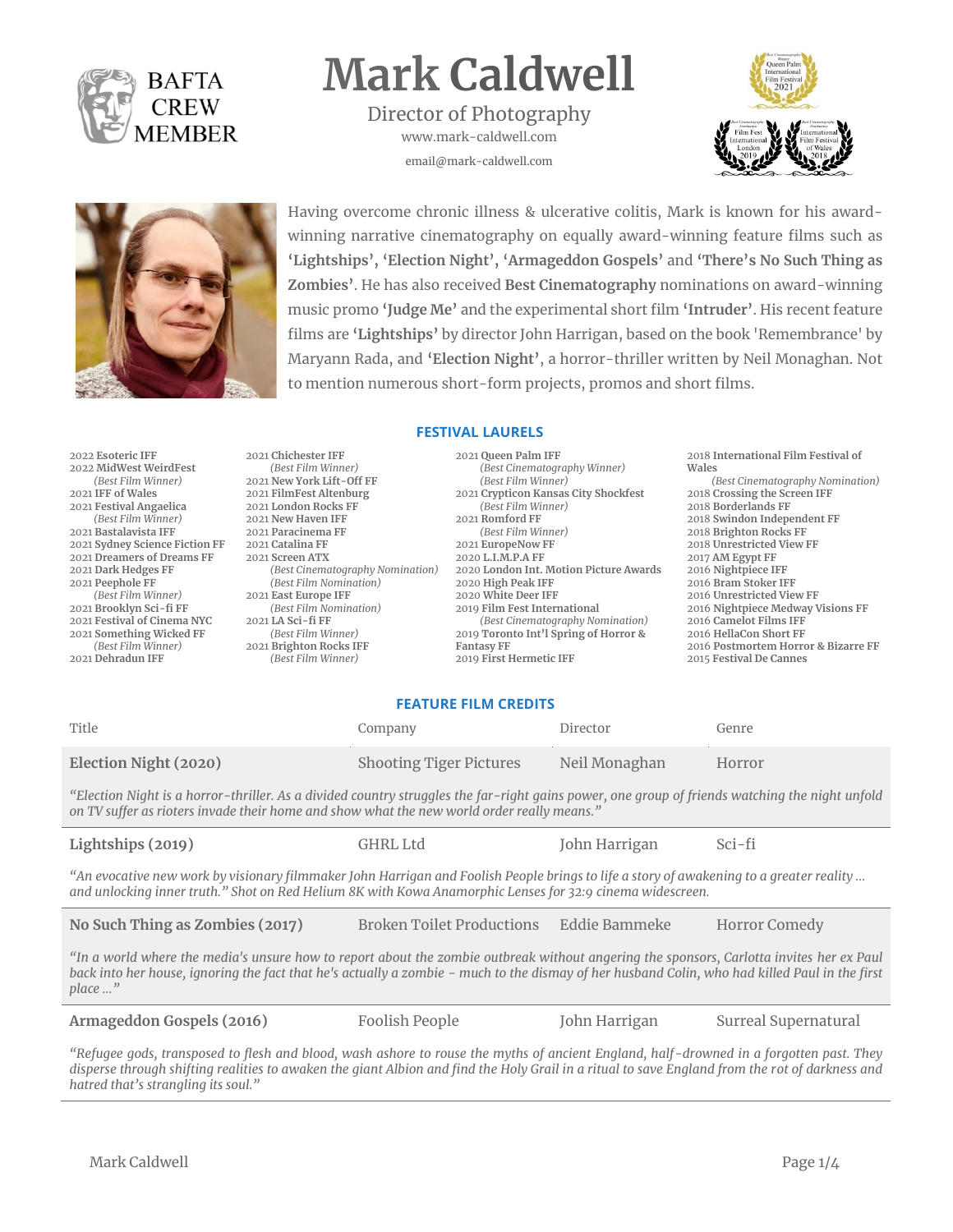### **SELECTED SHORT FILM/WEB SERIES CREDITS**

| Title                                                                                                                                                                                                                                                                                                   | Company                          | Director               | Genre                   |  |
|---------------------------------------------------------------------------------------------------------------------------------------------------------------------------------------------------------------------------------------------------------------------------------------------------------|----------------------------------|------------------------|-------------------------|--|
| Gabby (2019)                                                                                                                                                                                                                                                                                            | (TBC)                            | Derek Hagen            | Horror                  |  |
| Following the morning of the bride's wedding, watching her getting ready for the big day, how wrong could it all go?                                                                                                                                                                                    |                                  |                        |                         |  |
| Life After Death (2019)                                                                                                                                                                                                                                                                                 | <b>Screen Jam Productions</b>    | <b>Andrew Anderson</b> | Drama                   |  |
| Soft, beautifully shot film exploring the unexpected loss of a partner and dealing with their funeral preparations.                                                                                                                                                                                     |                                  |                        |                         |  |
| Judgement Call (2018)                                                                                                                                                                                                                                                                                   | Stunts4Reel                      | Peter Pedero           | Sci-fi                  |  |
| A short fan film based on the Dredd comic book franchise shot in a punchy, gritty style involving the stunt teams & cast from Final Score and<br>The Courier.                                                                                                                                           |                                  |                        |                         |  |
| <b>Winter Trees (2018)</b>                                                                                                                                                                                                                                                                              | <b>Mutuality Films</b>           | Laura Wolfe            | Drama                   |  |
| This short film is an emotional piece and Mark shot it with a bleak colour palette in mid-winter to reflect the mood of the narrative.                                                                                                                                                                  |                                  |                        |                         |  |
| Promise? (2018)                                                                                                                                                                                                                                                                                         | <b>Crash Queen Productions</b>   | Lauren Cornelius       | Drama                   |  |
| Going to Seed (2017)                                                                                                                                                                                                                                                                                    | Doglet Films                     | Jane Dodd              | Drama                   |  |
| Espresso to Die For (2017)                                                                                                                                                                                                                                                                              | <b>Broken Toilet Productions</b> | Eddie Bammeke          | Horror Comedy           |  |
| Espresso to Die For is a comedically charged murder fest starring Lynn Lowry (The Crazies, Shivers), although it is shot dark with high contrast<br>to fit with the horror narrative it retains all the wonderful comedic timing from the cast.                                                         |                                  |                        |                         |  |
| Protoverse (2016-2017)                                                                                                                                                                                                                                                                                  | Protoverse Webseries             | <b>Rupert Booth</b>    | Sci-fi Comedy           |  |
| Mark worked on filming the episodes 'An Honest Living', 'Lies that Bind' and 'Out of Season'. A brilliant comedy sci-fi drama by Rupert Booth<br>(Doctor Who, Contradiction) with thematic overtones from the TV series 'Lexx'. It is presently in the process of becoming a much larger<br>production. |                                  |                        |                         |  |
| Mystical Legends (2011-2016)                                                                                                                                                                                                                                                                            | Divine Media                     | Carrie Kirkpatrick     | <b>Historical Drama</b> |  |
| Over a number of years Mark was asked to work on the reconstruction segments and beauty shots for a web & promo series of episodes by the<br>author, TV presenter, director and producer Carrie Kirkpatrick.                                                                                            |                                  |                        |                         |  |
| <b>Follow Me (2016)</b>                                                                                                                                                                                                                                                                                 | <b>Occasional Films</b>          | Neil Monaghan          | Romantic Comedy         |  |
| An ambitious fourth short film from award winning writer & director, Neil Monaghan. Mark was the cinematographer for its entirety, shooting<br>on the Sony F5 with a variety of lenses and filters to produce a delicate soft look.                                                                     |                                  |                        |                         |  |
| Poster Boy (2015)                                                                                                                                                                                                                                                                                       | Occasional Films                 | Neil Monaghan          | Horror                  |  |
| A punchy horror film that has an almost sepia-like tone. It has gone on to win multiple awards internationally and sold in several territories<br>all over the world.                                                                                                                                   |                                  |                        |                         |  |
| Everyone's a Critic (2015)                                                                                                                                                                                                                                                                              | <b>Occasional Films</b>          | Neil Monaghan          | Horror Comedy           |  |
| Job 261 (2014)                                                                                                                                                                                                                                                                                          | <b>Sond Productions</b>          | <b>Arvind Sond</b>     | Sci-fi                  |  |
| This film is a heavily CGi-laden production shot on location in a disused Pfizer research lab, Kent. Shot in 4K for post-production.                                                                                                                                                                    |                                  |                        |                         |  |
| Intruder $(2014)$                                                                                                                                                                                                                                                                                       | <b>Sond Productions</b>          | Arvind Sond            | Horror                  |  |
| An experimental short film shot in 4K on a Sony F55.                                                                                                                                                                                                                                                    |                                  |                        |                         |  |
| Binky (2014)                                                                                                                                                                                                                                                                                            | <b>Binky Productions</b>         | Alex Thorne            | Supernatural            |  |
| Shot in late summer with a selection of lenses and soft filters it is a beautifully soft film. It incorporated timelapses and was a pleasure to<br>work on. Officially selected for Cannes Film Festival 2015.                                                                                          |                                  |                        |                         |  |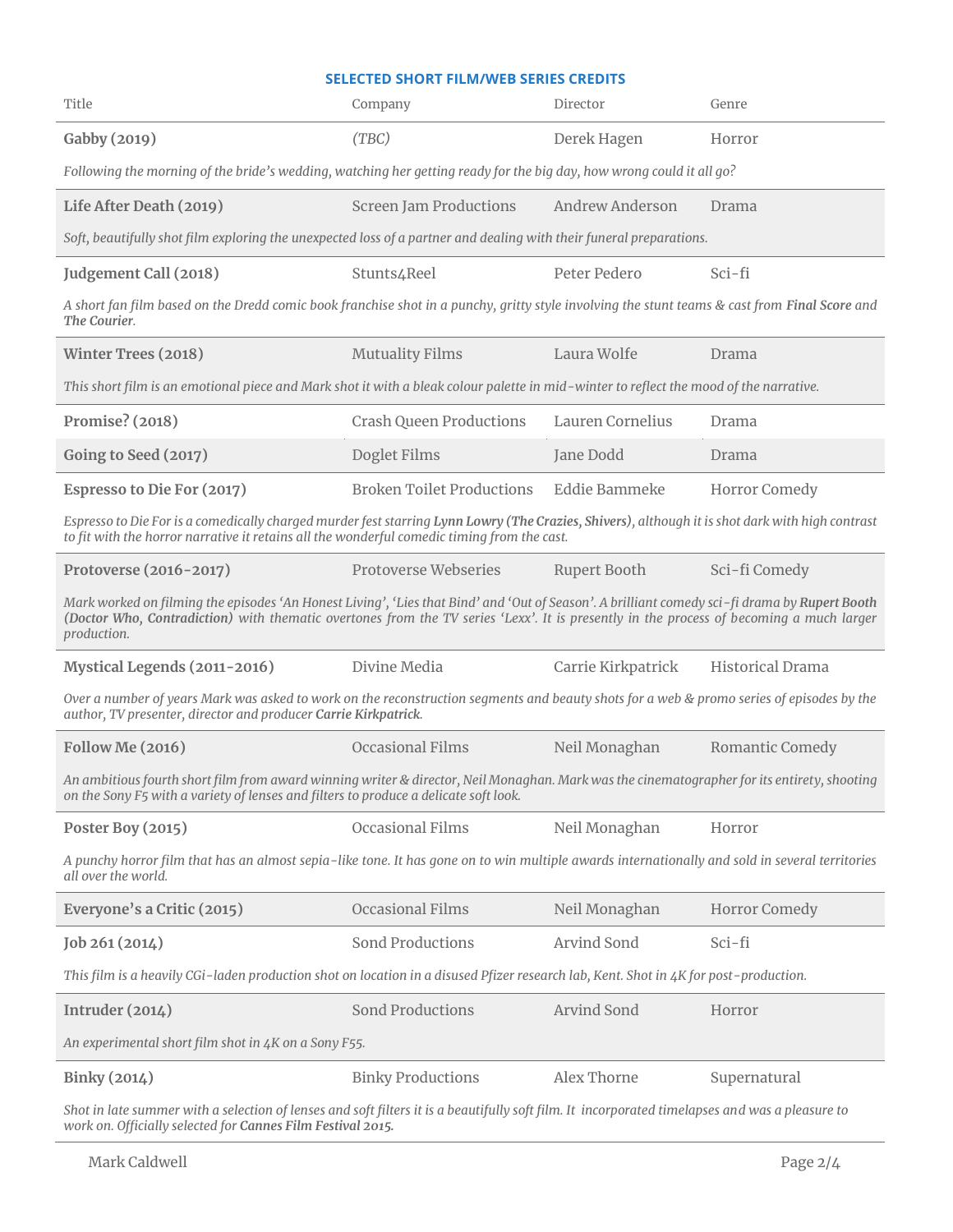| Credo (2013)         | Credo the Series | Will Wright   | Supernatural |
|----------------------|------------------|---------------|--------------|
| The Last Meal (2013) | Occasional Films | Neil Monaghan | Sci-fi       |
| In A Box $(2013)$    |                  | Tom Collinson | Drama        |

| <b>SELECTED MUSIC VIDEO CREDITS</b> |  |
|-------------------------------------|--|
|-------------------------------------|--|

| Title           | Company           | Director        | Genre |
|-----------------|-------------------|-----------------|-------|
| Judge Me (2018) | Scissoran Studios | Ashleigh Harley | Pop   |

*Wonderfully visual with contrasting black and white sections with colourful vibrant sections. It has been very successful on the festival circuit having won many international awards, as well as earning Mark a Best Cinematography Nomination.*

| Hit or Miss (2017)                                                                                                                             | March.                | David Mansell    | Pop                       |  |
|------------------------------------------------------------------------------------------------------------------------------------------------|-----------------------|------------------|---------------------------|--|
| Poverty $(2012)$                                                                                                                               | <b>Screaming Soul</b> | Will Wright      | Urban Contemporary        |  |
| A visually gritty music video with a quest appearance from Ed Skrien (Deadpool, Game of Thrones).                                              |                       |                  |                           |  |
| Ghost in the Shell (2011)                                                                                                                      | <b>Screaming Soul</b> | Will Wright      | <b>Urban Contemporary</b> |  |
| Still one of Mark's favorite creative projects to date, it is visually punchy and complementary to the depth to the narrative within the song. |                       |                  |                           |  |
| <b>SEO Pimp (2011)</b>                                                                                                                         | HP Group              | Will Wright      | Comedy Rap                |  |
| Petrified (2011)                                                                                                                               | Scarlet Lowe          | Will Wright      | Pop                       |  |
| At the time Scarlet Lowe were made up from two of the three former members of 'Miss Frank', an X-Factor band mentored by Louis Walsh.          |                       |                  |                           |  |
| News Stand (2011)                                                                                                                              | New Town Kings        | Will Wright      | Ska/Reggae                |  |
| One for the Team (2009)                                                                                                                        | Alita's Curse         | Giannis Georgiou | Rock                      |  |
| Frozen (2007)                                                                                                                                  | Crimson Tears         | Arvind Sond      | Symphonic Metal           |  |

*Mark shot this project on an original Panasonic Varicam for variable frame rates using Canon lenses and black pro-mist filters for a beautiful soft finish.*

## **SELECTED COMMERCIAL CREDITS**

| Title                                                                                                                                                                                                                                                          | Company                   | Director        |  |  |  |
|----------------------------------------------------------------------------------------------------------------------------------------------------------------------------------------------------------------------------------------------------------------|---------------------------|-----------------|--|--|--|
| GLA Mayor Candidate Campaign (2019)                                                                                                                                                                                                                            | Women's Equality Party    | Mary Drysdale   |  |  |  |
| Promotional commercial videos supporting WEP's Mayoral Candidate for the 2020 GLA Elections.                                                                                                                                                                   |                           |                 |  |  |  |
| Women's Equality Party Recruitment (2018)                                                                                                                                                                                                                      | Women's Equality Party    | Cath Smith      |  |  |  |
| Public recruitment commercial for Women's Equality Party.                                                                                                                                                                                                      |                           |                 |  |  |  |
| WEP: #HomeUse Campaign (2018)                                                                                                                                                                                                                                  | Women's Equality Party    | Katie O'Mahoney |  |  |  |
| Mark was involved in filming and documenting women's experiences of UK abortion procedures as well as experts in the field to help with<br>WEP's HomeUse Campaign to change the law, leading to a successful change in both England and Wales later that year. |                           |                 |  |  |  |
| WEP: #MakeYourMark Campaign (2018)                                                                                                                                                                                                                             | Women's Equality Party    | Nell Burnham    |  |  |  |
| Keys to the Universe (2017)                                                                                                                                                                                                                                    | Keys to the Universe      | Robert Hunter   |  |  |  |
| Clive Nolan: King's Ransom (2017)                                                                                                                                                                                                                              | King's Ransom the Musical | Neil Monaghan   |  |  |  |